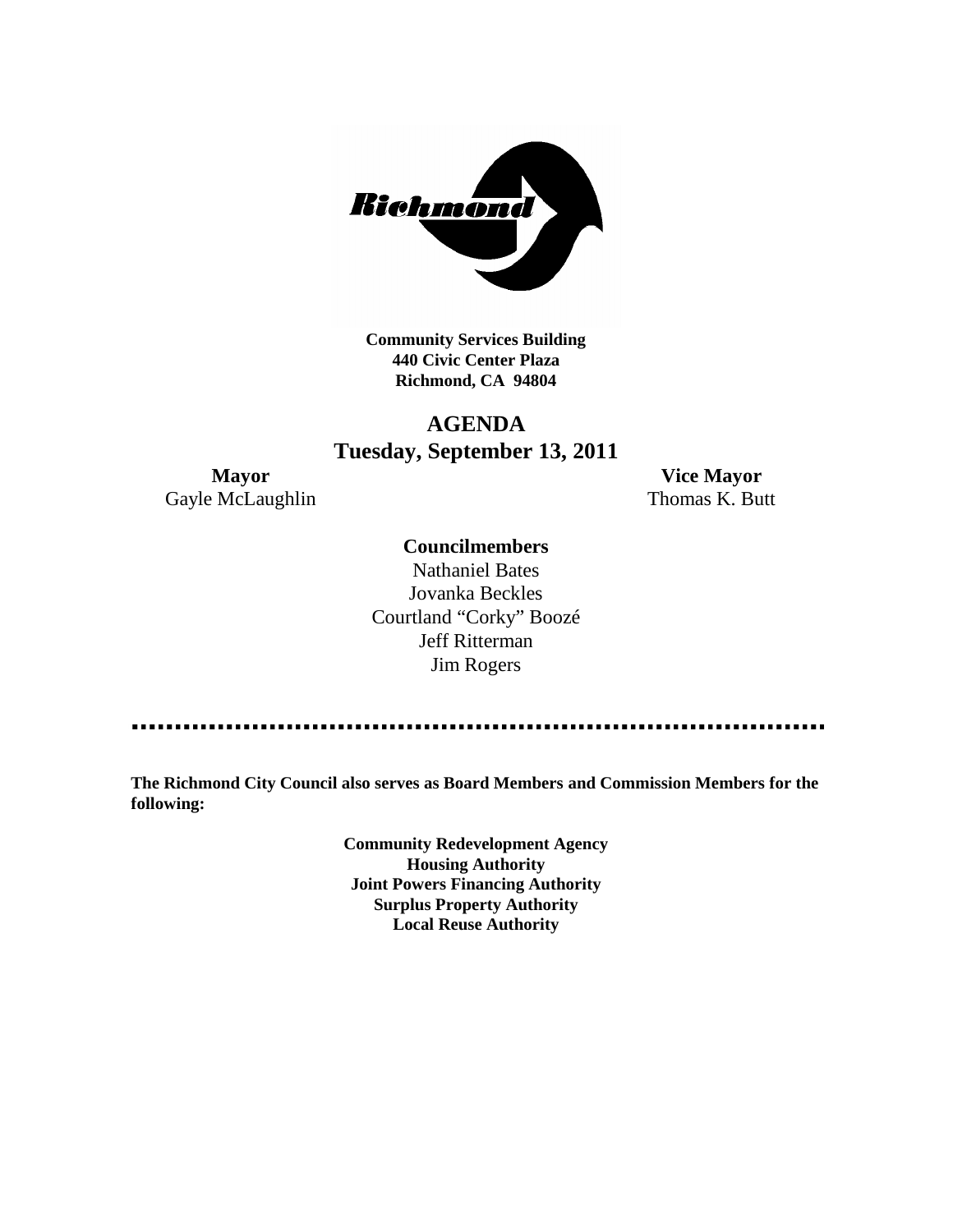# **MEETING PROCEDURES**

The City of Richmond encourages community participation at its City Council meetings and has established procedures that are intended to accommodate public input in a timely and time-sensitive way. As a courtesy to all members of the public who wish to participate in City Council meetings, please observe the following procedures:

**PUBLIC COMMENT ON AGENDA ITEMS:** Anyone who desires to address the City Council on items appearing on the agenda must complete and file a pink speaker's card with the City Clerk **prior** to the City Council's consideration of the item. Once the City Clerk has announced the item and discussion has commenced, no person shall be permitted to speak on the item other than those persons who have submitted their names to the City Clerk. Your name will be called when the item is announced for discussion. **Each speaker will be allowed TWO (2) MINUTES to address the City Council on NON-PUBLIC HEARING items listed on the agenda.**

**OPEN FORUM FOR PUBLIC COMMENT:** Individuals who would like to address the City Council on matters not listed on the agenda or on **Presentations, Proclamations and Commendations, Report from the City Attorney, or Reports of Officers** may do so under Open Forum. All speakers must complete and file a pink speaker's card with the City Clerk **prior** to the commencement of Open Forum. **The amount of time allotted to individual speakers shall be determined based on the number of persons requesting to speak during this item. The time allocation for each speaker will be as follows: 15 or fewer speakers, a maximum of 2 minutes; 16 to 24 speakers, a maximum of 1 and one-half minutes; and 25 or more speakers, a maximum of 1 minute.**

### **SPEAKERS ARE REQUESTED TO OCCUPY THE RESERVED SEATS IN THE FRONT ROW BEHIND THE SPEAKER'S PODIUM AS THEIR NAME IS ANNOUNCED BY THE CITY CLERK.**

**CONSENT CALENDAR:** Consent Calendar items are considered routine and will be enacted, approved or adopted by one motion unless a request for removal for discussion or explanation is received from the audience or the City Council. A member of the audience requesting to remove an item from the Consent Calendar must complete and file a speaker's card with the City Clerk **prior to the City Council's consideration of Agenda Review.** An item removed from the Consent Calendar may be placed anywhere on the agenda following the City Council's agenda review.

*The City Council's adopted Rules of Procedure recognize that debate on policy is healthy; debate on personalities is not. The Chairperson has the right and obligation to cut off discussion that is too personal, too loud, or too crude.*

**\*\*\*\*\*\*\*\*\*\*\*\*\*\*\*\*\*\*\*\*\*\*\*\*\*\*\*\*\*\*\*\*\*\*\*\*\*\*\*\*\*\*\*\*\*\*\*\*\*\*\*\*\*\*\*\*\*\***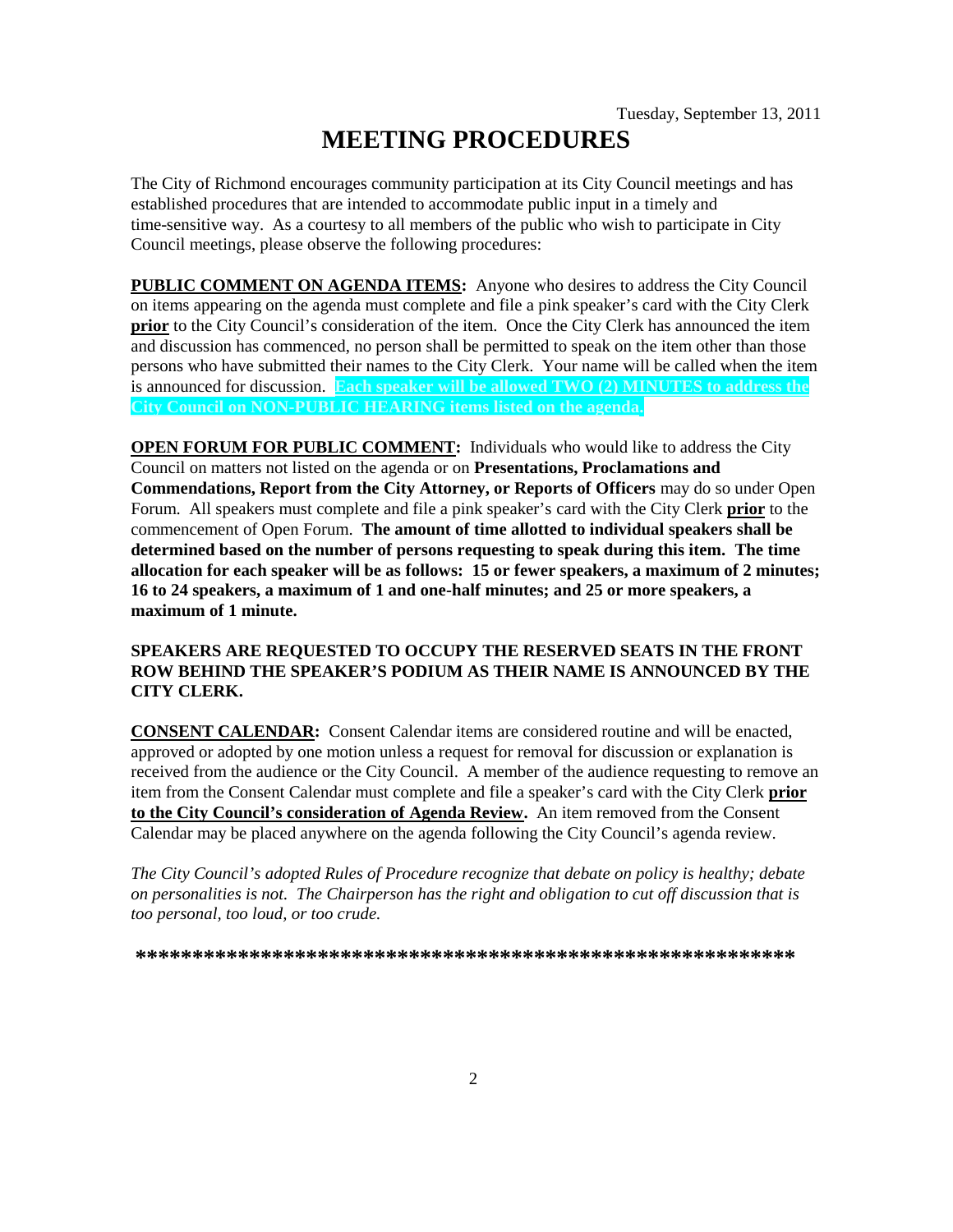#### **EVENING OPEN SESSION**

5:00 p.m.

### **A. ROLL CALL**

### **B. PUBLIC COMMENT**

#### **C. ADJOURN TO CLOSED SESSION**

## **CLOSED SESSION**

Shimada Room of the Community Services Building

### **A. CITY COUNCIL**

**A-1.** LIABILITY CLAIMS - PENDING LITIGATION (Government Code Section 54956.9):

Harris vs. City of Richmond

**A-2.** CONFERENCE WITH LEGAL COUNSEL - EXISTING LITIGATION (Subdivision [a] of Government Code Section 54956.9):

Chevron USA vs. Contra Costa County

City of Brentwood vs. Campbell

**A-3.** CONFERENCE WITH LEGAL COUNSEL - ANTICIPATED LITIGATION (Significant exposure to litigation pursuant to Subdivision (b) of Government Code Section 54956.9):

One case

**A-4.** CONFERENCE WITH LEGAL COUNSEL - ANTICIPATED LITIGATION (Initiation of litigation pursuant to Subdivision (c) of Government Code Section 54956.9):

One case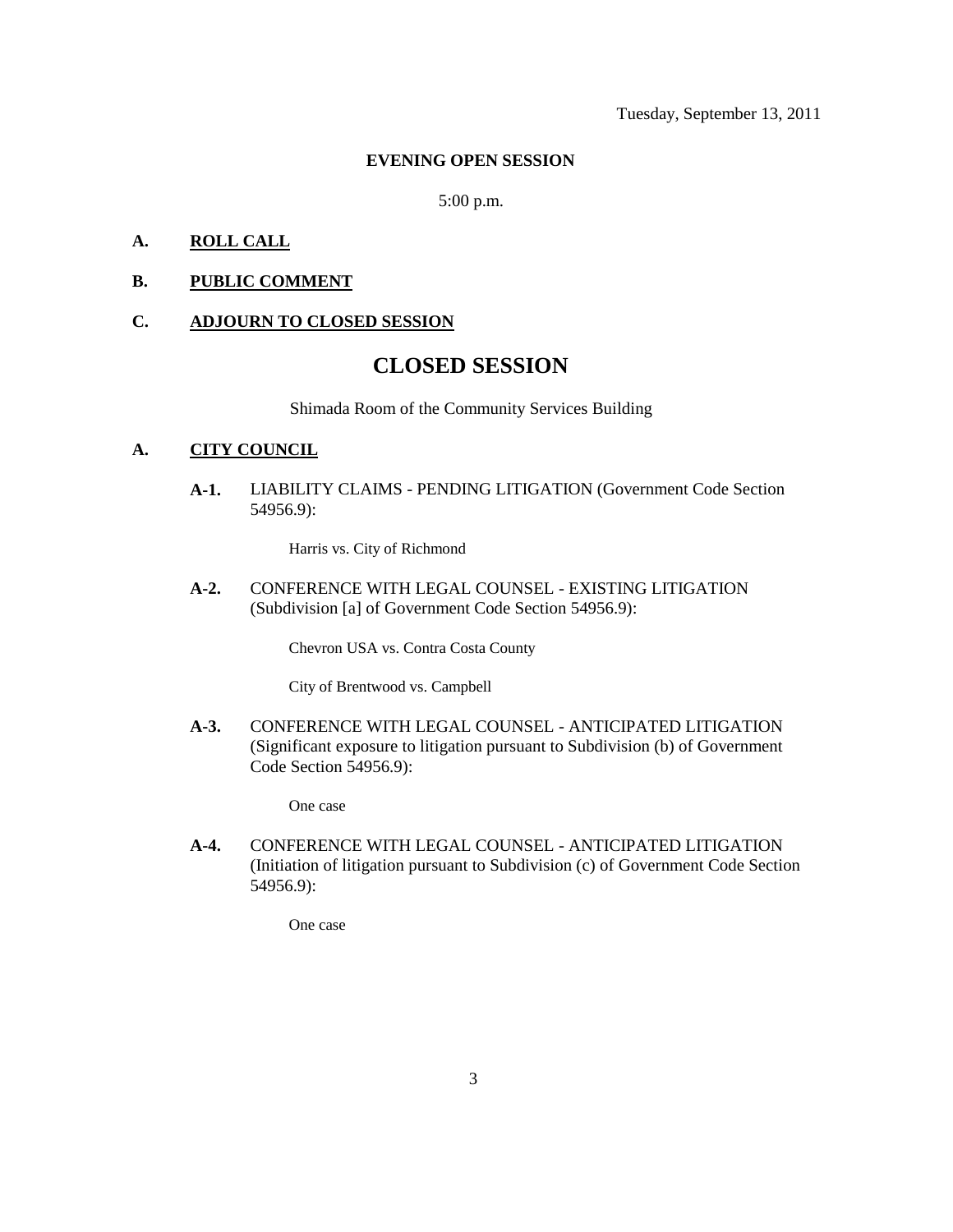# **RICHMOND CITY COUNCIL**

6:30 p.m.

- **A. PLEDGE TO THE FLAG**
- **B. ROLL CALL**
- **C. STATEMENT OF CONFLICT OF INTEREST**
- **D. OPEN FORUM FOR PUBLIC COMMENT**

### **E. AGENDA REVIEW**

### **F. PRESENTATIONS, PROCLAMATIONS, AND COMMENDATIONS**

- **F-1.** Proclamation Calling for Mourning in the City of Richmond for the Lives Lost to Violence over the Summer of 2011- Mayor McLaughlin (620-6503) and Councilmembers Ritterman and Beckles (620-6581).
- **F-2.** Presentation of a proclamation in recognition of Blair Underwood and the contributions to Richmond PAL, the Eagles Football League, and Richmond Main Street through partnering with the Red Carpet Experience Concert at the Craneway Pavilion on September 24, 2011 - Mayor McLaughlin (620-6503) and Councilmember Bates (620-6861).

### **G. REPORT FROM THE CITY ATTORNEY OF FINAL DECISIONS MADE AND NON-CONFIDENTIAL DISCUSSIONS HELD DURING CLOSED SESSION**

### **H. CITY COUNCIL CONSENT CALENDAR**

**H-1.** APPROVE a contract with D.M.G. Janitorial Services of Richmond for restroom cleaning services at Jay and Barbara Vincent Park, Shimada Park, Lucretia Edwards Park, Nevin Park, Nicholl Park, Martin Luther King Jr. Park (MLK), and the North Richmond Ballfield in an amount not to exceed \$13,328. The contract term will be November 1, 2011, to June 30, 2012 - Public Works Department (Yader A. Bermudez 231-3008).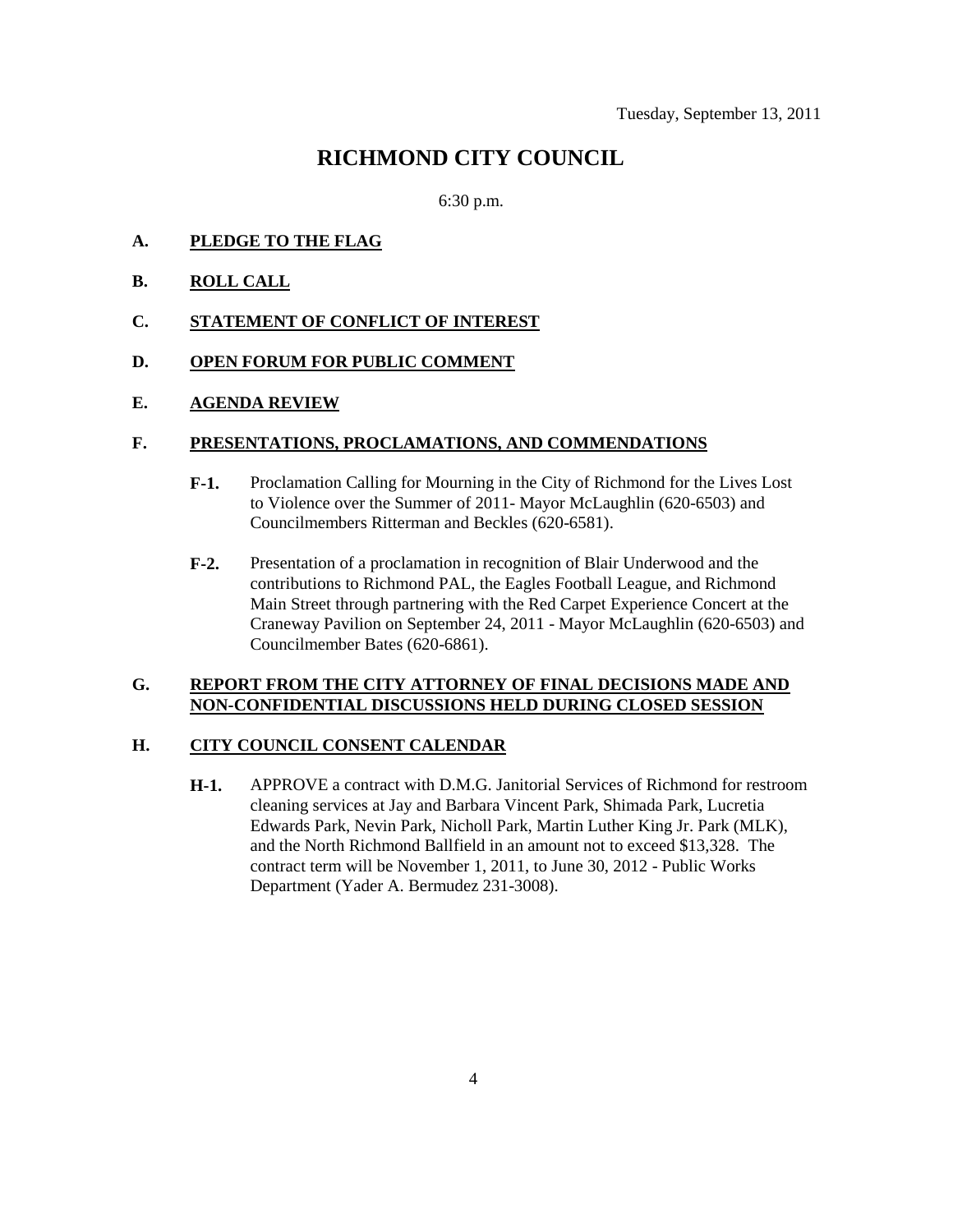- **H-2.** ADOPT an ordinance (second reading) setting the tax rate for the Pension Tax Override for Fiscal Year 2011-2012 at 0.14% and re-establishing procedures in the Municipal Code to levy Pension Tax Override on the Contra Costa County Property Tax Roll – Finance Department (James Goins/Antonio Banuelos 620- 6740).
- **H-3.** APPROVE the minutes of the May 24, 2011, June 21 and 28, 2011, and July 19, 2011, meetings - City Clerk's Office (Diane Holmes 620-6513).
- **H-4.** ADOPT an ordinance (second reading) amending Chapter 9.50 of the Richmond Municipal Code to provide a specific definition of what constitutes a "Managed Landscape or Garden Area," and to allow the city manager or his designee the authority to promulgate rules and regulations specifying the type of landscape management required for particular plant species - Vice Mayor Butt (620-6581).
- **H-5.** ADOPT an ordinance (second reading) amending Chapter 9.24 of the Richmond Municipal Code to eliminate the requirement to obtain a permit from the health department before keeping bees or maintaining an apiary within the City of Richmond - Vice Mayor Butt (620-6581).
- **H-6.** APPROVE a second contract amendment with Burke, Williams & Sorensen, LLP for representation in connection with defense of Jandali vs. City of Richmond, increasing the contract amount by \$10,000, for a total of \$35,000 - City Attorney's Office (Randy Riddle 620-6509).
- **H-7.** APPROVE the sole-source purchase of a New World Systems ProQA software site license and interface (for a two-year period), for the purpose of improving the manner in which emergency medical calls for service are dispatched, in an amount not to exceed \$21,820 - Police Department (Chief Chris Magnus 621- 1802).
- **H-8.** APPROVE an amendment to the contract with Alliance Graphics, Inc. to provide additional graphic arts and products services for RichmondBUILD Green Careers Academy through May 31, 2012, and increasing the contract amount by \$10,000 for a total amount not to exceed \$29,500 - Employment and Training Department (Sal Vaca/Fred Lucero 307-8059).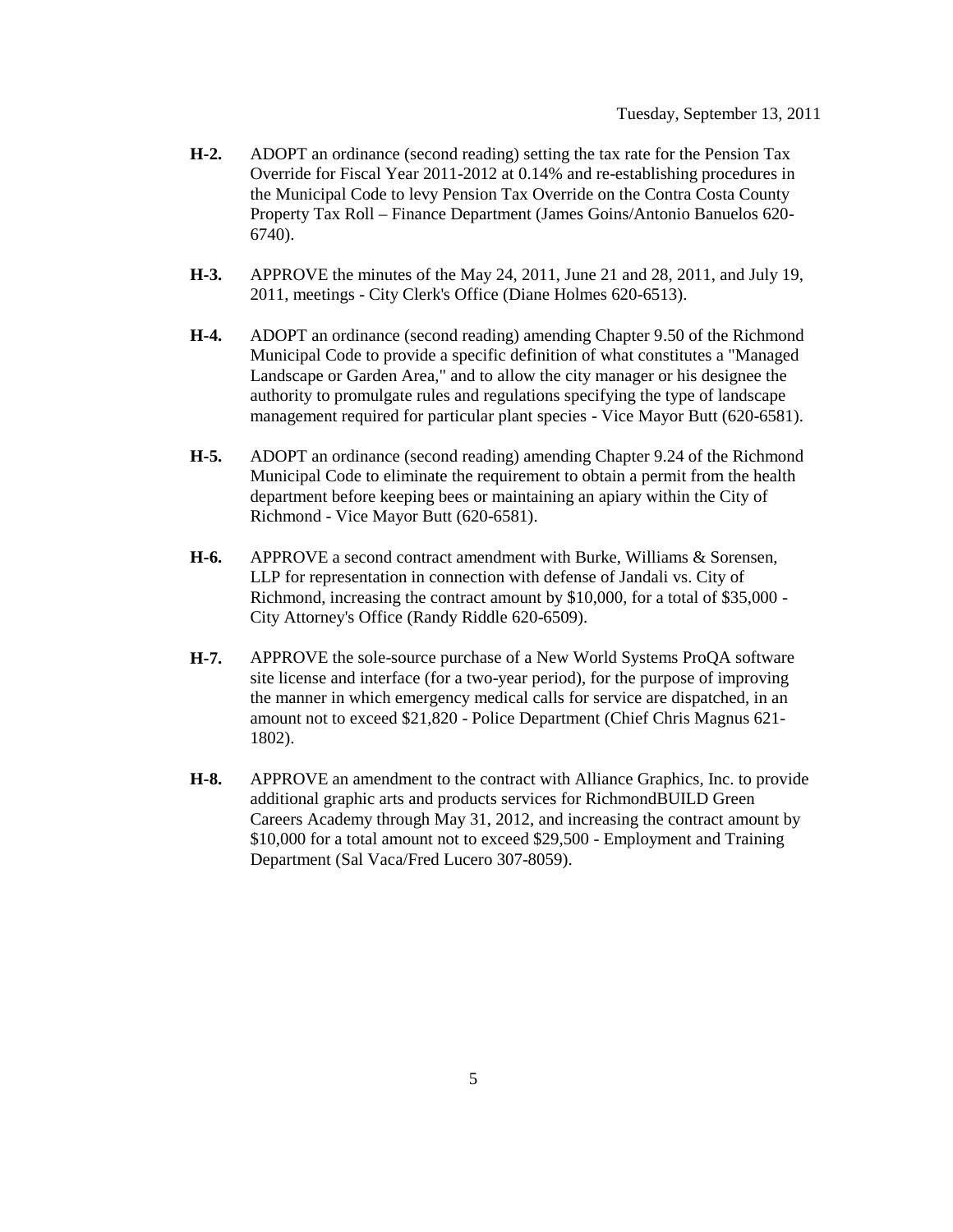- **H-9.** APPROVE a contract with the Oakland Private Industry Council (OPIC) to procure goods and services on behalf of RichmondWORKS and in support of East Bay Works One Stop Career Center System for a contract term of September 13, 2011, through June 30, 2012, in an amount not to exceed \$34,046 - Employment and Training Department (Sal Vaca/Rosemary Viramontes 307- 8008)
- **H-10.** INTRODUCE an ordinance (first reading) establishing the wages, salary, and compensation for the new classification of Code Enforcement Superintendent (Salary Range No. 064D, \$7,277 - \$8,829/month). This position will provide management assistance to the Code Enforcement Manager - Human Resources Management Department (Leslie Knight 620-6600).
- **H-11.** ADOPT a resolution amending the City of Richmond's Position Classification Plan to add the new classification of Code Enforcement Superintendent. This position will provide management assistance to the Code Enforcement Manager - Human Resources Management Department (Leslie Knight 620-6600).
- **H-12.** APPROVE the following appointments and reappointments: Arts and Culture Commission: Sunny Woan, term expiring January 31, 2015; Design Review Board: Donald Woodrow, Incumbent, term expiring June 1, 2013; Robin Welter, term expiring September 13, 2013; Economic Development Commission: Amanda Elliott, term expiring March 30, 2014; Katrinka Ruk, Incumbent, term expiring March 30, 2014; Historic Preservation Commission: Kimberly Butt, Incumbent, term expiring July 31, 2013; Sandi Genser-Maack, Incumbent, term expiring July 31, 2013; Patricia Pearson, Incumbent, term expiring July 31, 2013; Recreation and Parks Commission: Apostle Frederick Hamilton, term expiring October 26, 2014; Richmond-Zhoushan Friendship Commission: Lucy Zhou, Incumbent, term expiring July 22, 2013; Workforce Investment Board: Len Turner of Turner Group Construction; Rigoberto Mendoza-Chavez of Rigo's Auto Sales; Youth Baseball Advisory Commission: Imaayu Hancock, Incumbent, term expiring July 22, 2014 - Mayor's Office (Mayor McLaughlin 620-6503).
- **H-13.** APPROVE a contract amendment to the existing contract with the Richmond Art Center, terminating December 31, 2011, by extending the termination date to June 30, 2012, and paying the Council-authorized amount of \$60,000 to support ongoing arts programs and collaborations with the City, as allocated in the Fiscal Year 2011-2012 General Fund budget - Library and Cultural Services (Katy Curl 620-6554).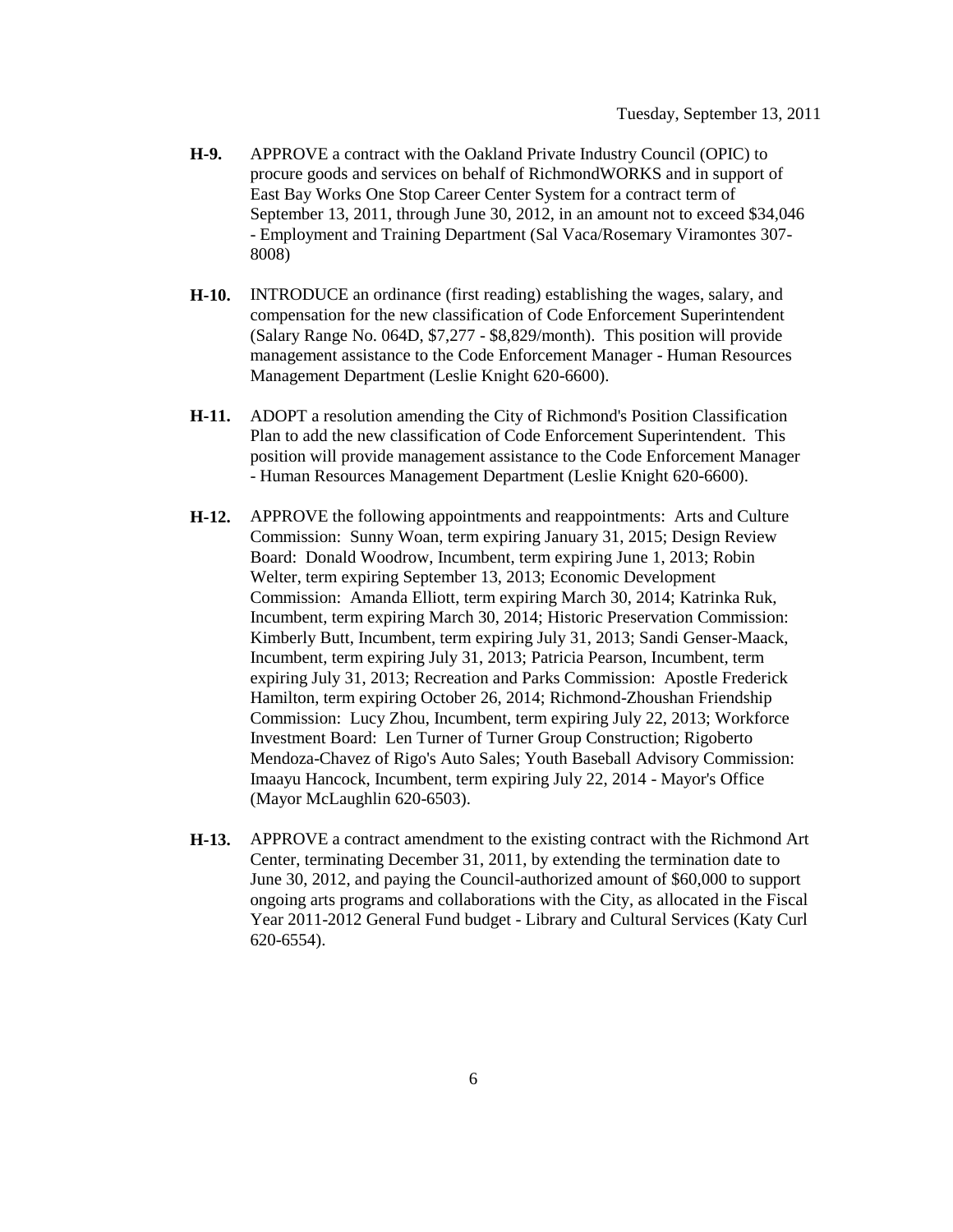- **H-14.** ADOPT a resolution directing and authorizing staff to adjust the city's Fiscal Year 2011-2012 budget to recognize the establishment of a "Downtown Revitalization Project Fund" as per City Council Resolution 28-10, using remaining Civic Center Project funds, and to adjust the Fiscal Year 2011-2012 budget to provide funding for the following specific projects and activities from said funds: (1) the DP Security contract for Civic Center Security in the amount of \$450,000 for Fiscal Year 2011-2012; (2) the Main Street Initiative Contract in the amount of \$200,000 for Fiscal Year 2011-2012; and (3) the grant match of \$150,000 for a National Endowment for the Arts (NEA) grant for the East Bay Center for the Performing Arts' historic Winters Building - Community Economic Development Agency (Steve Duran/Nickie Mastay 307-8140).
- **H-15.** AUTHORIZE grant-funded international travel to the World Health Organization's 5th Milestones Meeting from September 2, 2011, through September 12, 2011, in Cape Town, South Africa by the Director of the Office of Neighborhood (ONS), as a speaking participant and by three additional ONS staff members as attendees at this meeting - Office of Neighborhood Safety (Devone Boggan 620-5422).
- **H-16.** APPROVE the purchase of a replacement tractor from Fernbridge Tractor and Equipment for use by the Parks and Landscaping Division of Public Works in an amount not to exceed \$42,000 - Public Works Department (Yader A. Bermudez 231-3008).
- **H-17.** APPROVE the sole-source purchase of a New World Systems Pawn Shop twoyear site license not to exceed \$18,780 to facilitate the ongoing online retrieval of pawn slips from area pawn shops - Police Department (Chief Chris Magnus 621-1802).
- **H-18.** APPROVE the sole-source purchase of New World Systems Online Property Software to streamline police-related data entry and access, in an amount not to exceed \$17,407 - Police Department (Chief Chris Magnus 621-1802)
- **H-19.** APPROVE a contract with Bay Area Community Resources to provide an AmeriCorps member to support the Environmental Initiatives Division of the City Manager's Office with the implementation of greenhouse gas (GHG) reduction and climate action efforts for an amount not to exceed \$17,100 with a term ending September 30, 2012 - City Manager's Office (Bill Lindsay 620- 6512).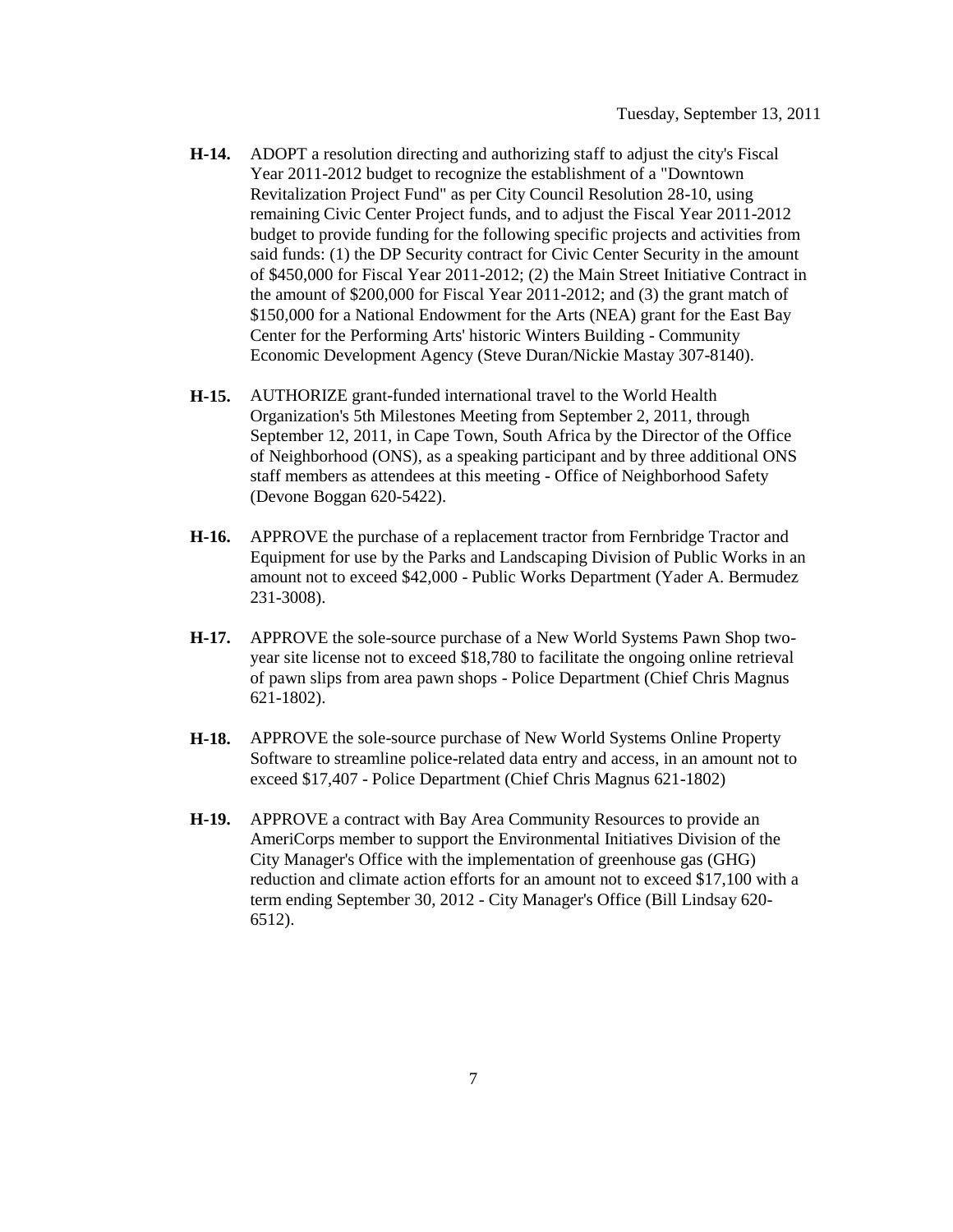- **H-20.** APPROVE contract amendment No. 1 with Gordon & Rees Attorneys for the evaluation and legal review of the City's wastewater operations, increasing the current contract amount by \$85,000, bringing the total amount not to exceed \$95,000 - Engineering Services Department (Edric Kwan/Chad Davisson 620- 5486).
- **H-21.** ADOPT a resolution supporting collaboration with the West Contra Costa Integrated Waste Management Authority (WCCIWMA)/RecycleMore) and its member agencies on a regional approach to develop a single-use bag ordinance and to conduct environmental review for such an ordinance - City Manager's Office (Bill Lindsay 620-6512).
- **H-22.** APPROVE a grant-funded contract with Richmond Courtyard by Marriot to provide use of its conference facilities to conduct mandated police training for the period August 22, 2011, to October 7, 2011, in an amount not to exceed \$22,000 - Police Department (Chief Chris Magnus 621-1802).
- **H-23.** APPROVE a grant-funded contract with Stir Fry Seminars and Consulting to provide cultural awareness-diversity training for police personnel during the period August 22, 2011, to October 7, 2011, in an amount not to exceed \$30,000 - Police Department (Chief Chris Magnus 621-1802).
- **H-24.** APPROVE an amendment to the contract with Harris Corporation for maintenance of the city's existing 800MHz radio system, extending the term for an additional year, from October 1, 2011, to September 30, 2012, and increasing the amount by \$599,679 for a total contract amount not to exceed \$1,288,078.99 - Police Department (Chief Chris Magnus 621-1802).
- **H-25.** ADOPT a resolution accepting grant funds in the amount of \$103,581 awarded to the Richmond Police Department from the State of California Supplemental Law Enforcement Services Fund (SLESF) to augment training, overtime, and equipment purchases during Fiscal Year 2011-2012 - Police Department (Chief Chris Magnus 621-1802).

### **I. ORDINANCES**

**I-1.** INTRODUCE an ordinance (first reading) amending Richmond Municipal Code Section 7.102.060 (concerning the operations of Medical Marijuana Collectives) to require Collectives operating within the city to obtain their marijuana from those who grow outdoors without artificial lights, or who grow indoors using only solar-powered artificial lighting - Vice Mayor Butt (620-6851).